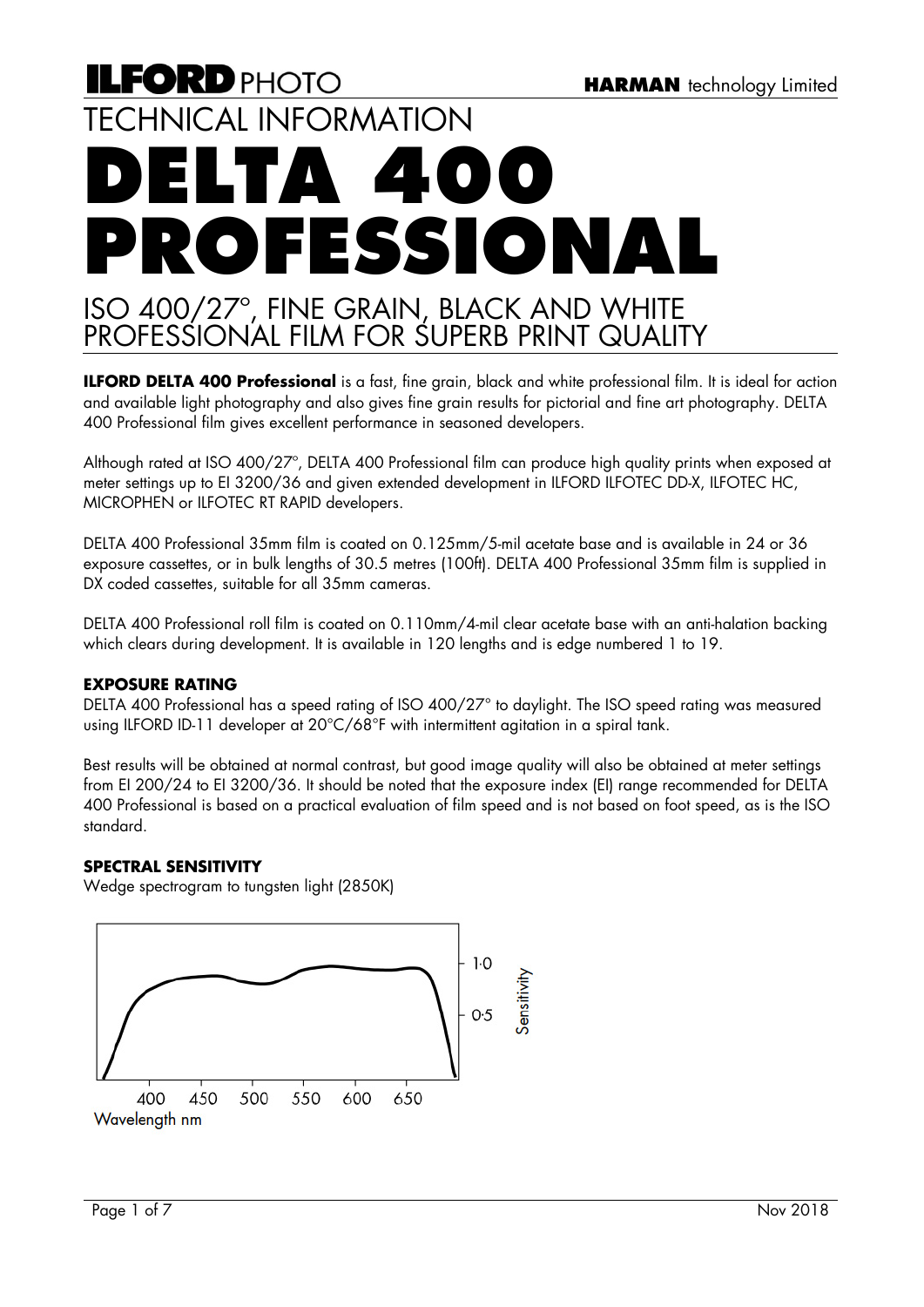#### **FILTER FACTORS**

DELTA 400 Professional film may be used with all types of filters (eg colour, polarising and neutral density filters) in the usual way. Follow the instructions given by the filter manufacturer.

The exposure increase in daylight may vary with the angle of the sun and the time of day. In the late afternoon or the winter months, when daylight contains more red light, green and blue filters may need slightly more exposure than usual.

Cameras with through-the-lens metering will usually adjust the exposure automatically when using filters. With some automatic exposure cameras, the correction given for deep red and orange filters can produce negatives under exposed by as much as 1½ stops.

#### **MAKING LONG EXPOSURES**

For exposures between ½ and 1/10 000 second, no adjustments are needed for reciprocity law failure.

When exposures longer than ½ second are given, DELTA 400 Professional, along with other films, needs to be given more exposure than indicated by a meter. Use the graph to calculate the increased exposure time which should be given once the metered time is known.

The graph is based on the formulae Ta =  $\text{Im}^{1.41}$ 

Ta = Adjusted Time  $Tm =$  Metered Time



#### **CHOOSING THE BEST ILFORD DEVELOPER FOR THE JOB Manual processing Spiral tank, dish/tray, deep tank Including rotary processors**

| <b>Illenative Lord &amp; Blackway</b> |                     |                   |  |  |  |  |  |  |
|---------------------------------------|---------------------|-------------------|--|--|--|--|--|--|
|                                       | Liquid              | Powder            |  |  |  |  |  |  |
| Best overall image                    | <b>ILFOTEC DD-X</b> | ID-11 (stock)     |  |  |  |  |  |  |
| quality                               |                     |                   |  |  |  |  |  |  |
| Finest grain                          | <b>ILFOTEC DD-X</b> | $ID-11$ (stock)   |  |  |  |  |  |  |
| Finest grain (El 200/24)              | <b>ILFOTEC DD-X</b> | PERCEPTOL (stock) |  |  |  |  |  |  |
| Maximum sharpness                     | ILFOSOL $3(1+9)$    | $ID-11(1+3)$      |  |  |  |  |  |  |
| Maximum film speed                    | <b>ILFOTEC DD-X</b> | MICROPHEN (stock) |  |  |  |  |  |  |
| (EI 3200/36)                          |                     |                   |  |  |  |  |  |  |
| Economy                               | ILFOTEC LC29 (1+29) | $ID-11(1+3)$      |  |  |  |  |  |  |
|                                       |                     | $MICROPHEN (1+3)$ |  |  |  |  |  |  |
| One-shot convenience                  | ILFOSOL $S(1+14)$   | $ID-11(1+3)$      |  |  |  |  |  |  |
|                                       | ILFOTEC LC29 (1+29) | $MICROPHEN (1+3)$ |  |  |  |  |  |  |
| Replenishable                         | <b>ILFOTEC DD-X</b> | $ID-11$           |  |  |  |  |  |  |
|                                       |                     |                   |  |  |  |  |  |  |

#### **Machine Processing**

| Dip and dunk     | <b>ILFOTEC DD</b>       | Best overall image quality and long tank life                       |
|------------------|-------------------------|---------------------------------------------------------------------|
| Short leader     | <b>ILFOTEC RT RAPID</b> | Rapid processing, best overall image quality and<br>long tank life. |
| Roller transport | <b>ILFOTEC RT RAPID</b> | Rapid processing                                                    |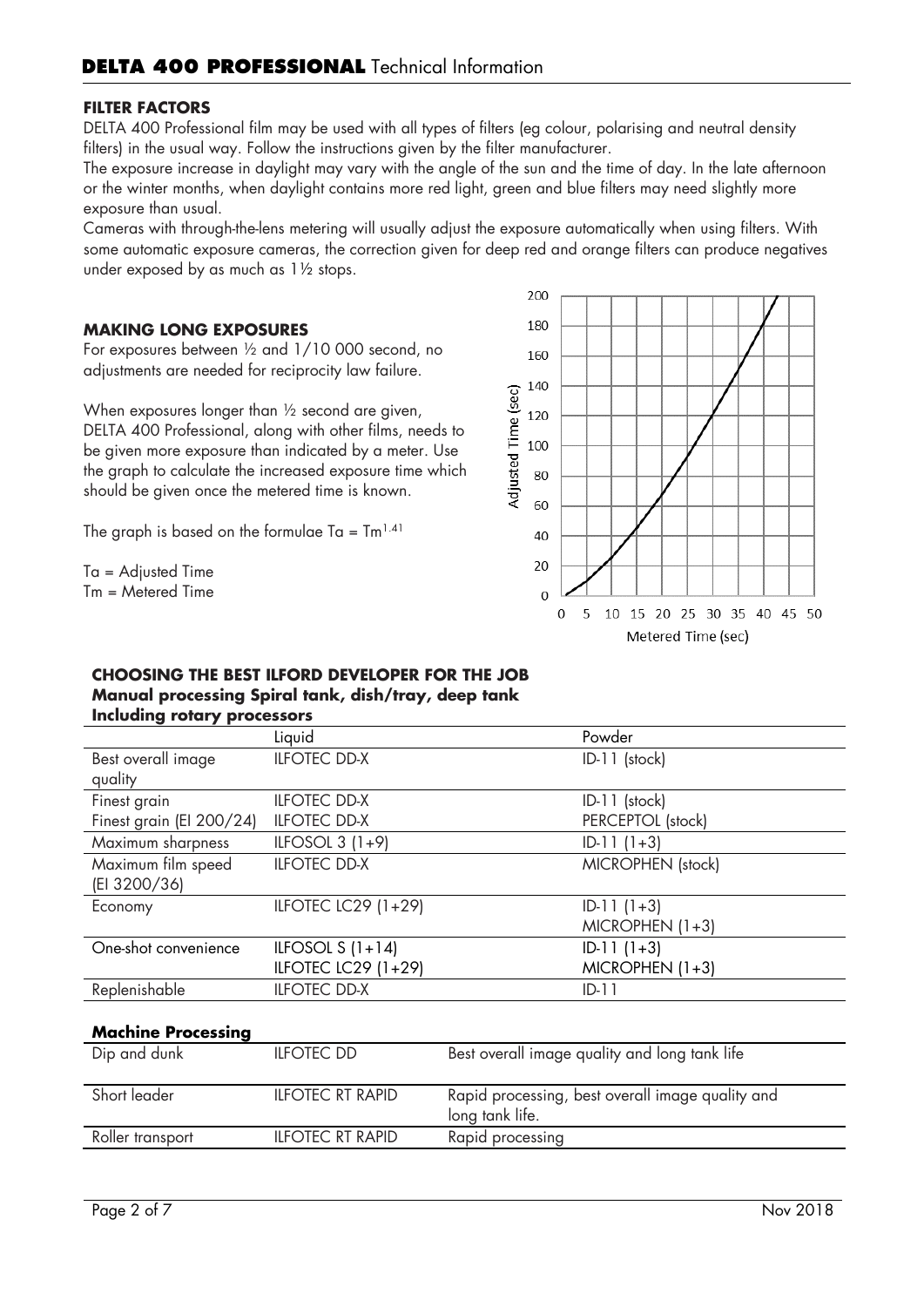#### **DEVELOPMENT TIMES**

The table below gives development times for both manual and machine processing DELTA 400 Professional. The times **in bold** will produce negatives of normal contrast (Gbar 0.62). The development times are intended as a guide and may be altered if a different result is needed.

For manual processing in spiral tanks and deep tanks, the development times are based on intermittent agitation. Where continuous agitation is used for manual processing (as in a dish/tray or with some types of developing tank), reduce these times by up to 15%. For use in rotary processors without a pre-rinse, reduce the development times by up to15%. A pre-rinse is not recommended as it can lead to uneven processing.

| 35mm and Roll Film - 20°C/68°F                                |                  |                     |                          |                          |                                   |                                   |                                   |                          |                          |
|---------------------------------------------------------------|------------------|---------------------|--------------------------|--------------------------|-----------------------------------|-----------------------------------|-----------------------------------|--------------------------|--------------------------|
| ILFORD developer                                              | Dilution         | Meter setting (EI)  |                          |                          |                                   |                                   |                                   |                          |                          |
|                                                               |                  | 200/24              | 250/25                   | 320/26                   | 400/27                            | 500/28                            | 800/30                            | 1600/33                  | 3200/36                  |
| Spiral tank, deep tank, dip and dunk machines (min/20°C/68°F) |                  |                     |                          |                          |                                   |                                   |                                   |                          |                          |
| <b>ILFOTEC DD-X</b>                                           | $1 + 4$          | 6                   |                          |                          | 8                                 | $9\frac{1}{2}$                    | $10\frac{1}{2}$                   | $13\frac{1}{2}$          | 18                       |
| ILFOSOL 3                                                     | $1 + 9$          | $5\frac{1}{2}$      | $\overline{\phantom{0}}$ | $\overline{\phantom{0}}$ | $\overline{z}$                    |                                   | 14                                |                          |                          |
|                                                               | $1 + 14$         | 8                   | —                        | $\overline{\phantom{0}}$ | 12                                | $\overline{\phantom{0}}$          | $20\frac{1}{2}$                   | $\overline{\phantom{0}}$ |                          |
| <b>ILFOTEC HC</b>                                             | $1 + 15$         | $\equiv$            | $\overline{\phantom{0}}$ | 4                        | $\overline{\phantom{0}}$          | ÷,                                | $5\frac{1}{2}$                    | $7\frac{1}{2}$           | 13                       |
| <b>ILFOTEC HC</b>                                             | $1 + 31$         | 5                   |                          |                          | $7\frac{1}{2}$                    |                                   | 10                                | $13\frac{1}{2}$          |                          |
| <b>ILFOTEC LC29</b>                                           | $1 + 9$          | $\overline{a}$      | $\overline{a}$           | 4                        |                                   | $\overline{a}$                    | $5\frac{1}{2}$                    | $7\frac{1}{2}$           | 13                       |
|                                                               | $1 + 19$         | 5                   |                          |                          | $7\frac{1}{2}$                    |                                   | 10                                | $13\frac{1}{2}$          |                          |
|                                                               | $1+29$           | $8\frac{1}{2}$      | $\overline{\phantom{0}}$ | $\overline{\phantom{0}}$ | $11\frac{1}{2}$                   | -                                 | 17                                |                          | -                        |
| $ID-11$                                                       | stock            | $\overline{7}$      | $\equiv$                 | $\equiv$                 | $9\frac{1}{2}$                    | $\equiv$                          | $11\frac{1}{2}$                   | $14\frac{1}{2}$          | 19                       |
|                                                               | $1 + 1$          | 10                  |                          |                          | 14                                |                                   | $17\frac{1}{2}$                   |                          |                          |
|                                                               | $1 + 3$          | 18                  |                          |                          | -                                 |                                   | -                                 |                          |                          |
| <b>MICROPHEN</b>                                              | stock<br>$1 + 1$ | 5<br>$8\frac{1}{2}$ | -                        | $\overline{\phantom{0}}$ | $6\frac{1}{2}$<br>$11\frac{1}{2}$ | $7\frac{1}{2}$<br>13 <sub>2</sub> | $8\frac{1}{2}$<br>$15\frac{1}{2}$ | $10\frac{1}{2}$<br>19    | 14                       |
|                                                               | $1 + 3$          | 16                  |                          |                          |                                   |                                   |                                   |                          |                          |
|                                                               |                  | 10                  | 12                       |                          |                                   |                                   |                                   |                          |                          |
| <b>PERCEPTOL</b>                                              | stock<br>$1 + 1$ | $12\frac{1}{2}$     |                          | 15 <sub>2</sub>          |                                   |                                   |                                   |                          |                          |
|                                                               | $1 + 3$          | $18\frac{1}{2}$     |                          |                          |                                   |                                   |                                   |                          |                          |
|                                                               |                  |                     |                          |                          |                                   |                                   |                                   |                          |                          |
| Non-ILFORD Developers (min/20°C/68°F)                         |                  |                     |                          |                          |                                   |                                   |                                   |                          |                          |
| Acufine                                                       | stock            | 7                   |                          |                          | 9                                 | 11                                | 13                                | 16                       |                          |
| Agfa Rodinal                                                  | $1 + 25$         | 6                   |                          | $\overline{\phantom{0}}$ | 9                                 |                                   | $\equiv$                          |                          |                          |
|                                                               | $1 + 50$         | $11\frac{1}{2}$     | $\overline{\phantom{0}}$ | $\overline{\phantom{0}}$ | 20                                |                                   | $\overline{\phantom{0}}$          |                          |                          |
| Kodak D-76                                                    | stock            | $\overline{7}$      | $\overline{\phantom{0}}$ |                          | $9\frac{1}{2}$                    | $\equiv$                          | $11\frac{1}{2}$                   | $14\frac{1}{2}$          | 19                       |
|                                                               | $1 + 1$          | 10                  | $\equiv$                 | $\overline{\phantom{0}}$ | 14                                | $\overline{\phantom{0}}$          | $17\frac{1}{2}$                   | $\overline{\phantom{0}}$ | -                        |
|                                                               | $1 + 3$          | 18                  | -                        |                          | -                                 | -                                 | -                                 |                          |                          |
| Kodak HC-110                                                  | A                |                     | $\equiv$                 | 4                        | $\overline{\phantom{0}}$          | $\equiv$                          | $5\frac{1}{2}$                    | $7\frac{1}{2}$           | 13                       |
|                                                               | B                | $\sqrt{5}$          | $\overline{\phantom{0}}$ | $\overline{\phantom{0}}$ | $7\frac{1}{2}$                    | $\overline{\phantom{0}}$          | 10                                | $13\frac{1}{2}$          | $\overline{\phantom{0}}$ |
| Kodak T-Max                                                   | $1 + 4$          | 5                   | $\overline{\phantom{0}}$ | $\overline{\phantom{0}}$ | $6\frac{1}{2}$                    | $\overline{7}$                    | $8\frac{1}{2}$                    | $10\frac{1}{2}$          | $13\frac{1}{2}$          |
| <b>Tetenal Ultrafin SF</b>                                    | Stock            | 8                   | $\overline{\phantom{0}}$ | $\overline{\phantom{0}}$ | 10                                | 12                                | $13\frac{1}{2}$                   | 17                       | 20                       |
|                                                               | $1 + 1$          | 14                  | $\qquad \qquad -$        | $\overline{\phantom{m}}$ | 19                                | Ξ.                                | $\equiv$                          | $\blacksquare$           | $\overline{\phantom{0}}$ |
| <b>Tetenal Ultrafin</b><br>Plus                               | $1 + 4$          | 6                   | —                        | $\overline{\phantom{m}}$ | $7\frac{1}{2}$                    | 10                                | 12                                | $16\frac{1}{2}$          | Ξ,                       |
| Kodak Xtol                                                    | stock            | $\boldsymbol{6}$    | $\overline{\phantom{0}}$ | $\overline{\phantom{0}}$ | $7\frac{1}{2}$                    | $8\frac{1}{2}$                    | 10                                | 13                       | 17                       |
|                                                               | $1 + 1$          | 9                   | $\overline{\phantom{0}}$ |                          | $11\frac{1}{2}$                   | 13                                | 15 <sub>2</sub>                   | 20                       | $\qquad \qquad -$        |

**Note.** Development times may need adjusting to suit individual processing systems and working practices. If an established system is producing good results, adjust the recommended development times until the desired contrast level is obtained. Development times in other manufacturers' developers are included for your convenience and are only a general guide. Other manufacturers can and do change their product specifications from time to time, and the development times may change as a result.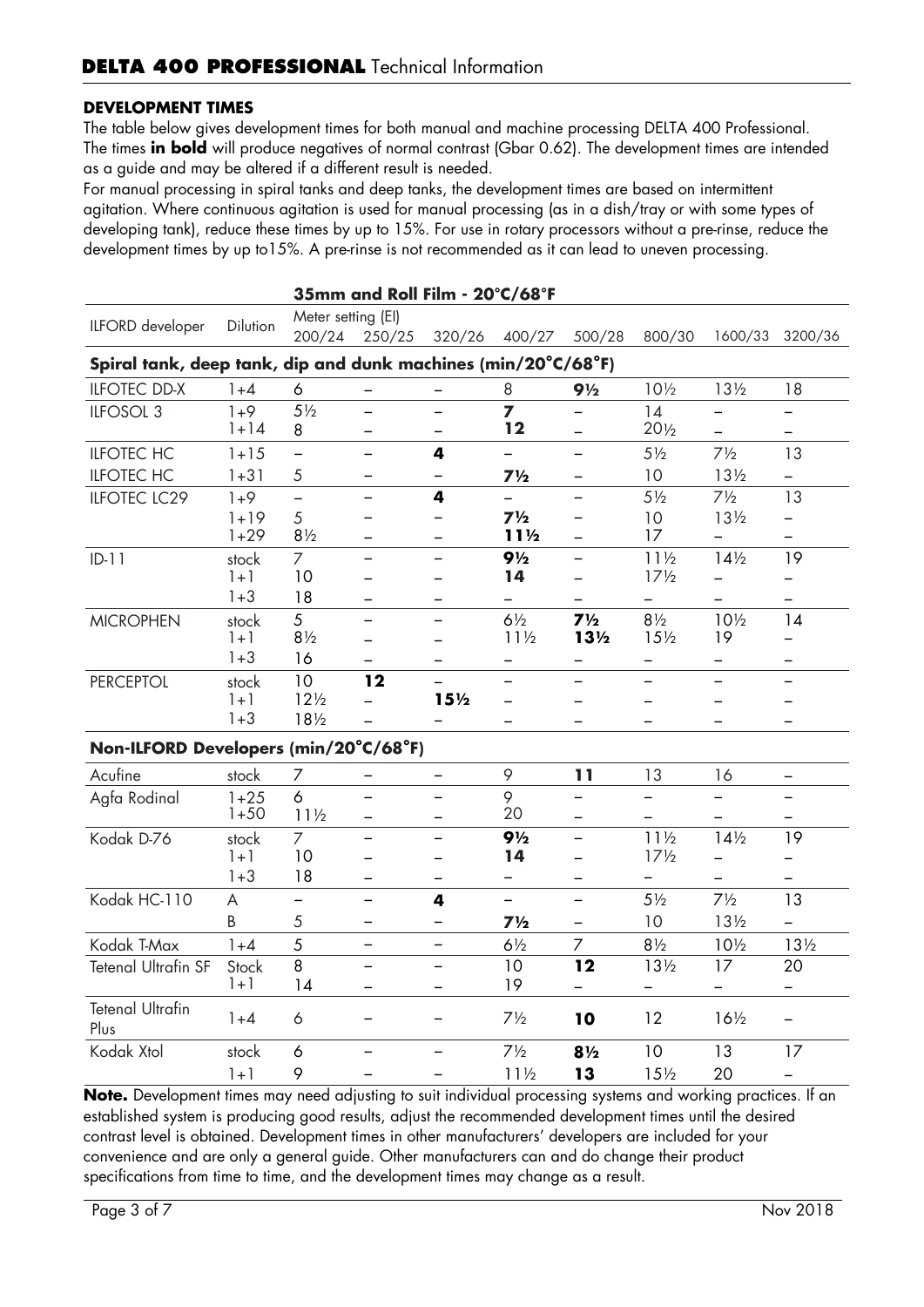| 35mm and Roll Film - 24°C/75°F                                |                      |                                            |                          |                          |                          |                          |                                    |                          |                 |
|---------------------------------------------------------------|----------------------|--------------------------------------------|--------------------------|--------------------------|--------------------------|--------------------------|------------------------------------|--------------------------|-----------------|
| ILFORD developer                                              | Dilution             | Meter setting (EI)<br>200/24               | 250/25                   | 320/26                   | 400/27                   | 500/28                   | 800/30                             | 1600/33                  | 3200/36         |
| Spiral tank, deep tank, dip and dunk machines (min/24°C/75°F) |                      |                                            |                          |                          |                          |                          |                                    |                          |                 |
| <b>ILFOTEC DD-X</b>                                           | $1 + 4$              | $4\frac{1}{2}$                             |                          |                          | $5\frac{1}{2}$           | 7                        | $7\frac{1}{2}$                     | $9\frac{1}{2}$           | 13              |
| ILFOSOL 3                                                     | $1+9$<br>$1 + 14$    | $4\frac{1}{2}$<br>6                        | —                        |                          | 6<br>$8\frac{1}{2}$      |                          | $10\frac{1}{2}$<br>15 <sub>2</sub> |                          |                 |
| <b>ILFOTEC HC</b>                                             | $1 + 15$             | $\overline{\phantom{0}}$                   |                          |                          |                          |                          | $4\frac{1}{2}$                     | $5\frac{1}{2}$           | 8               |
| <b>ILFOTEC HC</b>                                             | $1 + 31$             | 4                                          | —                        | $\overline{\phantom{0}}$ | 5                        | -                        | 7                                  | 10                       |                 |
| <b>ILFOTEC LC29</b>                                           | $1+9$                | $\overline{\phantom{0}}$                   | —                        | —                        | $\overline{\phantom{0}}$ | $\qquad \qquad -$        | $4\frac{1}{2}$                     | $5\frac{1}{2}$           | 8               |
|                                                               | $1 + 19$<br>$1 + 29$ | $\overline{\mathcal{A}}$<br>$5\frac{1}{2}$ |                          |                          | 5<br>$7\frac{1}{2}$      |                          | 7<br>11                            | 10<br>16                 |                 |
| $ID-11$                                                       | stock                | $5\frac{1}{2}$                             | —                        |                          | 8                        | $\overline{\phantom{0}}$ | 9                                  | $11\frac{1}{2}$          | 15              |
|                                                               | $1 + 1$              | 8                                          |                          |                          | 11½                      | —                        | 14                                 | 18                       |                 |
|                                                               | $1 + 3$              | 14                                         | —                        |                          | 19½                      | $\qquad \qquad$          |                                    |                          |                 |
| <b>MICROPHEN</b>                                              | stock                | $\overline{\mathcal{A}}$                   |                          |                          | 5                        | $\boldsymbol{6}$         | $6\frac{1}{2}$                     | $7\frac{1}{2}$           | 10              |
|                                                               | $1 + 1$              | 7                                          |                          |                          | 9                        | 11                       | 12                                 | 15 <sub>2</sub>          |                 |
|                                                               | $1 + 3$              | $11\frac{1}{2}$                            |                          |                          | 16                       | 20                       |                                    | -                        |                 |
| <b>PERCEPTOL</b>                                              | stock<br>$1 + 1$     | 7<br>9                                     | 9                        | $11\frac{1}{2}$          | —                        |                          | —                                  |                          |                 |
|                                                               | $1 + 3$              | $14\frac{1}{2}$                            |                          | 17 <sub>2</sub>          |                          |                          |                                    |                          |                 |
| Non-ILFORD Developers (min/24°C/75°F)                         |                      |                                            |                          |                          |                          |                          |                                    |                          |                 |
| Acufine                                                       | stock                | $4\frac{1}{2}$                             | -                        | —                        | $5\frac{1}{2}$           | 7                        | $7\frac{1}{2}$                     | 10                       | 19              |
| Agfa Rodinal                                                  | $1 + 25$             | 5                                          |                          |                          | 7                        |                          | 16                                 |                          |                 |
|                                                               | $1 + 50$             | $9\frac{1}{2}$                             |                          |                          | 16                       |                          |                                    |                          |                 |
| Kodak D-76                                                    | stock                | $5\frac{1}{2}$                             | $\overline{\phantom{0}}$ |                          | 8                        | —                        | 9                                  | $11\frac{1}{2}$          | 15              |
|                                                               | $1 + 1$              | 8                                          |                          |                          | 11½                      | -                        | 14                                 | 18                       |                 |
|                                                               | $1 + 3$              | 14                                         | $\overline{\phantom{0}}$ | $\overline{\phantom{0}}$ | 19 <sub>2</sub>          | —                        |                                    | $\overline{\phantom{0}}$ | —               |
| Kodak HC-110                                                  | A                    |                                            | —                        | —                        |                          | -                        | $4\frac{1}{2}$                     | $5\frac{1}{2}$           | 8               |
|                                                               | B                    | 4                                          | —                        | -                        | 5                        | —                        | $\overline{7}$                     | 10                       |                 |
| Kodak T-Max                                                   | $1 + 4$              | $\overline{\mathcal{A}}$                   | —                        | —                        | 5                        | $5\frac{1}{2}$           | $\overline{7}$                     | $8\frac{1}{2}$           | 11              |
| <b>Tetenal Ultrafin SF</b>                                    | Stock<br>$1+1$       | $5\frac{1}{2}$<br>9                        | —                        |                          | $\overline{7}$<br>12     | 8<br>$15\frac{1}{2}$     | 9<br>$17\frac{1}{2}$               | 11                       | $14\frac{1}{2}$ |
| <b>Tetenal Ultrafin</b><br>Plus                               | $1 + 4$              | $\sqrt{5}$                                 |                          |                          | 6                        | 8                        | $8\frac{1}{2}$                     | 10                       | $13\frac{1}{2}$ |
| Kodak Xtol                                                    | stock                | $\overline{\mathcal{A}}$                   |                          |                          | $4\frac{1}{2}$           | 6                        | $7\frac{1}{2}$                     | $9\frac{1}{2}$           | 12              |
|                                                               | $1 + 1$              | $6\frac{1}{2}$                             |                          |                          | $8\frac{1}{2}$           | $9\frac{1}{2}$           | $11\frac{1}{2}$                    | 14                       | 18              |
|                                                               |                      |                                            |                          |                          |                          |                          |                                    |                          |                 |
|                                                               |                      |                                            |                          |                          |                          |                          |                                    |                          |                 |
| Dip and dunk machines (min/24°C/75°F)                         |                      |                                            |                          |                          |                          |                          |                                    |                          |                 |
| <b>ILFOTEC DD</b>                                             | $1 + 4$              | 6                                          | -                        | -                        | 7                        | -                        | 10                                 | 13                       | 14              |
| Kodak T-Max RS                                                | stock                |                                            | -                        | —                        | 5                        | -                        | $6\frac{1}{2}$                     | 9                        | $12\frac{1}{2}$ |
| Kodak Xtol                                                    | stock                | $5\frac{1}{2}$                             |                          |                          | 7                        |                          | $8\frac{1}{2}$                     | 11                       | 14              |

## **DELTA 400 PROFESSIONAL Technical Information**

## **ILFOLAB FP40, roller transport and short leader machines (sec/26°C/79°F)**

| <b>ILFOTEC RT RAPID</b><br>$\perp$ | - 55 | $\sim$ $-$               | $\overline{\phantom{a}}$ | oa | $\overline{\phantom{a}}$ |      | V4                             |
|------------------------------------|------|--------------------------|--------------------------|----|--------------------------|------|--------------------------------|
|                                    | ပၪ   | $\overline{\phantom{a}}$ | $\overline{\phantom{m}}$ |    | $\overline{\phantom{a}}$ | 04 - | '66<br>$\cdot$ $\cdot$ $\cdot$ |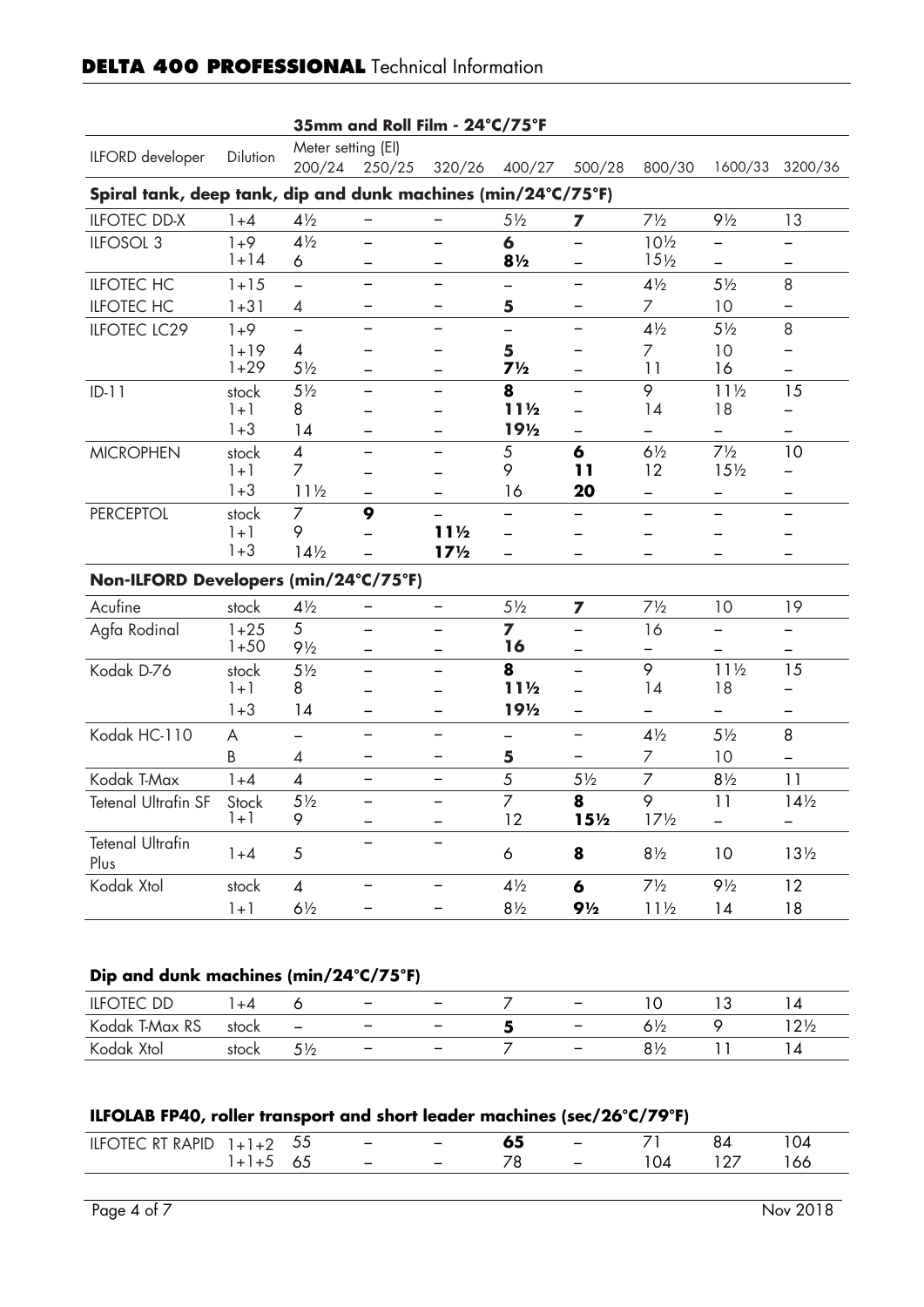#### **PROCESSING**

#### **Processing at Different Temperatures**

DELTA 400 Professional film can be processed over a range of temperatures. Approximate development times at temperatures other than 20°C/68°F may be calculated from the charts below. For example, if 6 minutes at 20°C/68°F is recommended, the time at 23°C/73°F will be 4½ min and the time at 16°C/61°F will be 9 min.





## **CONTRAST – TIME GRAPHS**

The following graphs show the contrast of DELTA 400 Professional negatives when developed over a range of development times.

#### **ID11**



Development time (min)

DELTA 400 Professional film developed in ILFORD ID-11 stock at (1) 24ºC/75ºF and (2) 20ºC/ 68ºF.

#### **PERCEPTOL**



Development time (min)

DELTA 400 Professional film developed in ILFORD PERCEPTOL stock at (1) 24ºC/75ºF and (2) 20ºC/68ºF

### **MICROPHEN**



Development time (min)

DELTA 400 Professional film developed in ILFORD MICROPHEN stock at (1) 24ºC/75ºF and (2) 20ºC/68ºF

#### **ILFOTEC DD-X**



DELTA 400 Professional film developed in ILFORD ILFOTEC DD-X 1+4 at (1) 24ºC/75ºF and (2) 20ºC/68ºF.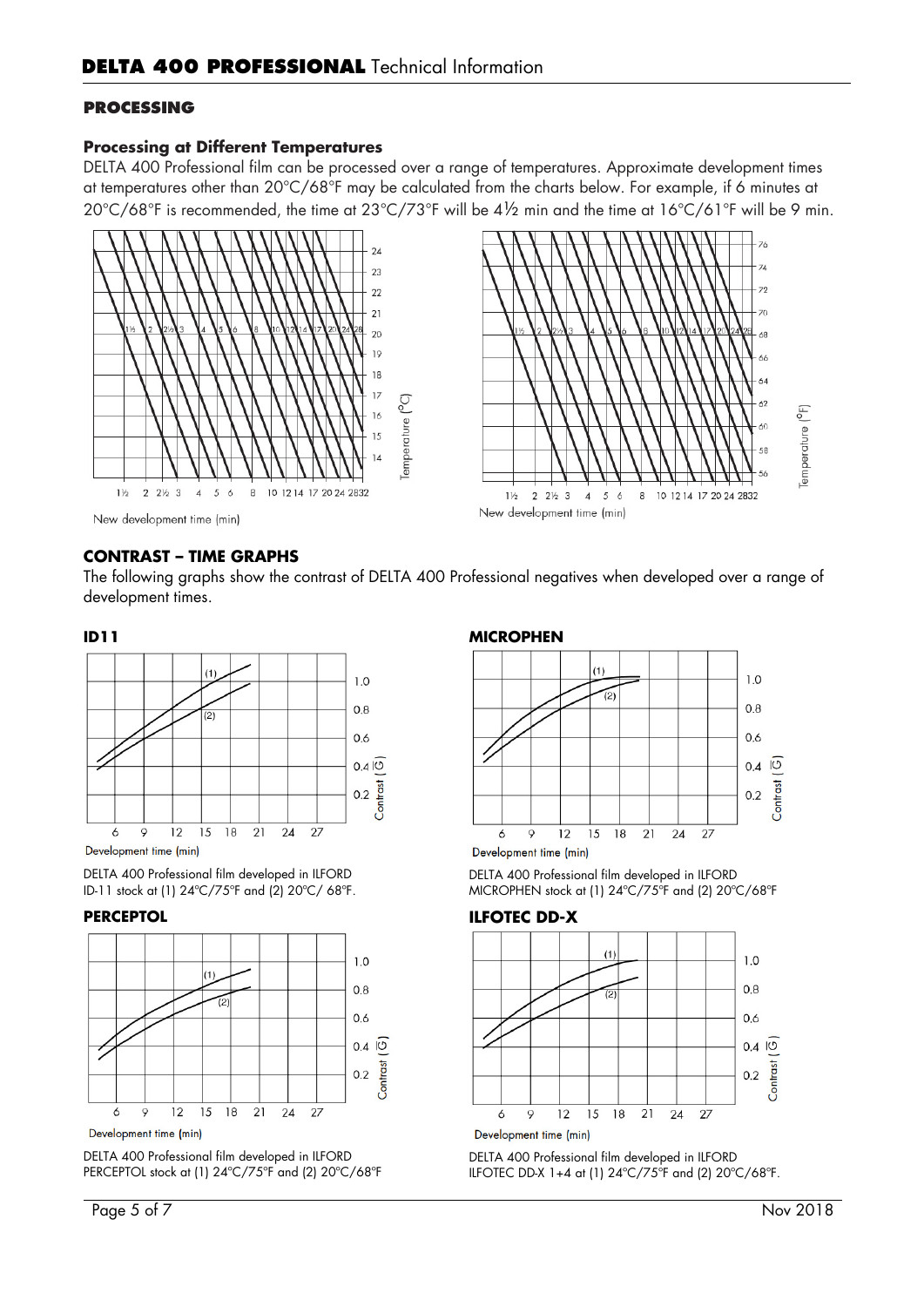#### **CHARACTERISTIC CURVE**



DELTA 400 Professional film developed in ILFORD ID-11 stock for 8 minutes at 24ºC/75ºF with intermittent agitation.

#### **PROCESSING**

DELTA 400 Professional can be processed in all types of processing equipment including spiral tanks, rotary processors, dishes/trays, deep tanks and automatic processors. Standard capacity figures and replenishment rates can be maintained, when fixing DELTA 400 Professional however, slightly longer times than used with conventional film are recommended for best results.

#### **Safelight recommendations**

Handle DELTA 400 Professional film in total darkness.

#### **Agitation**

Intermittent agitation is recommended for use in spiral tanks and deep tanks. With spiral tanks, invert the tank four times during the first 10 seconds, then invert the tank four times again during the first 10 seconds of each further minute. Otherwise, follow the recommendations given by the processing equipment manufacturer.

#### **Stop, fix, wash and rinse**

For best results it is recommended that all process solutions are kept at the same temperature or at least within 5ºC (9ºF) of the developer temperature.

#### **Stop Bath**

After development the film can be rinsed in water, but we recommend that an acid stop bath is used such as ILFORD ILFOSTOP (with indicator dye). ILFOSTOP is also recommended for all machine processing applications. When tanks or dishes (trays) of process solutions are in use a stop bath immediately stops development and reduces carry over of excess developer into the fixer bath. This helps to maintain the activity and prolong the life of the fixer solution.

#### **ILFORD ILFOSTOP**

| Dilution                                       | 1+19              |
|------------------------------------------------|-------------------|
| Temperature Range                              | 18–24°C (64–75°F) |
| Time (sec) at $20^{\circ}$ C (68 $^{\circ}$ F) | 10                |
| Capacity (films per litre,<br>unreplenished)   | 15x (135-36)      |
|                                                |                   |

The process time given is the minimum required, if necessary, a longer time may be used and should not cause any process problems provided it is not excessive